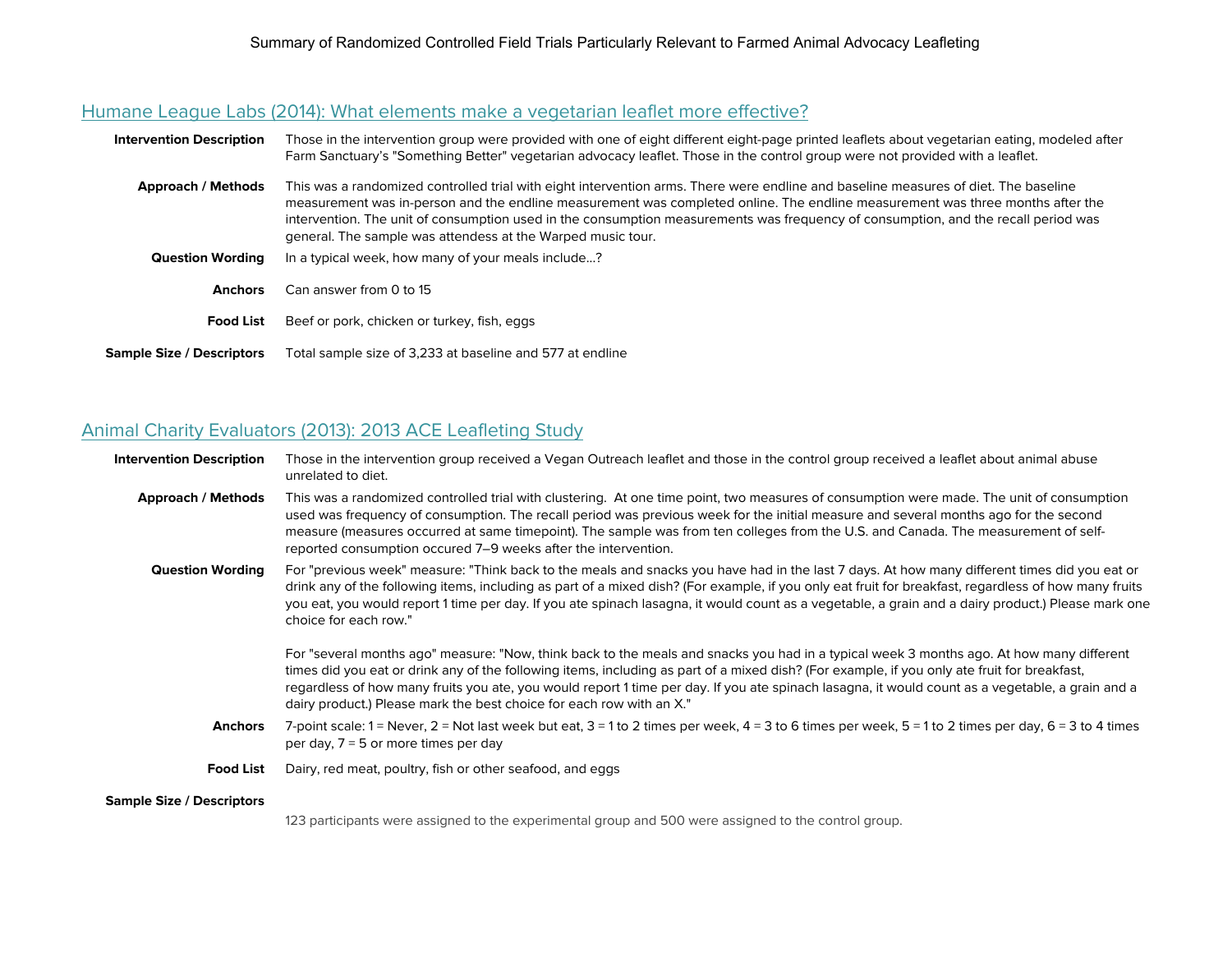# [Humane League Labs \(2015\): Which request creates the most diet change?](http://www.humaneleaguelabs.org/blog/2015-09-20-which-request-creates-most-diet-change/)

| <b>Intervention Description</b>  | Particpants received a leaflet that promoted veg eating. Eight different leaflets were used in the intervention group. Leaflets were identical to<br>each other except for the type of diet change that was encouraged. Some leaflets encouraged "vegan" eating, some encouraged "vegetarian"<br>eating, some encouraged readers to "eat less meat," and some encouraged readers to "cut out or cut back on" meat and other animal products.<br>The control group was given no leaflet. |
|----------------------------------|-----------------------------------------------------------------------------------------------------------------------------------------------------------------------------------------------------------------------------------------------------------------------------------------------------------------------------------------------------------------------------------------------------------------------------------------------------------------------------------------|
| <b>Approach / Methods</b>        | This was a randomized controlled trial. There were eight treatment arms. Baseline and endline measurements of self-reported consumption<br>were taken. The unit of consumption used in the measurements was frequency of consumption. The recall period was general. The sample was<br>from colleges and follow up was 2–4 months after the intervention.                                                                                                                               |
| <b>Question Wording</b>          | In a typical week how many of your meals include?<br>Picture yourself a couple months in the future. In a typical week how many of your meals include?<br>(This is the wording in the survey downloaded from: <http: 2015-09-20-which-request-creates-most-diet-<br="" blog="" www.humaneleaguelabs.org="">change/&gt; but the write-up and data set suggest a different question is used.)</http:>                                                                                     |
| <b>Anchors</b>                   | 16-point scale with endpoints at 0 meals and at 15+ meals                                                                                                                                                                                                                                                                                                                                                                                                                               |
| <b>Food List</b>                 | Beef or pork, chicken or turkey, fish, eggs, and dairy                                                                                                                                                                                                                                                                                                                                                                                                                                  |
| <b>Sample Size / Descriptors</b> | 1,456 at baseline and 580 at endline. Note that this number of particpants is different from HLL's analysis because we decided to drop whole<br>entries if they had a "99" entered as one of their consumption measurements.                                                                                                                                                                                                                                                            |

# [Hennessy \(2016\): The Impact of Information on Animal Product Consumption](http://hdl.handle.net/2142/92865)

| <b>Approach / Methods</b>        | This was a randomized controlled trial. There was only one intervention group. The unit of consumption used in the self-reported measurements<br>of consumption was frequency. The recall period was the past seven days. The sample was from a U.S. college. Follow-up occured three weeks<br>to one month later.                                                                                                                                                                                                                                                                                                                                                                                                                                                                                                              |
|----------------------------------|---------------------------------------------------------------------------------------------------------------------------------------------------------------------------------------------------------------------------------------------------------------------------------------------------------------------------------------------------------------------------------------------------------------------------------------------------------------------------------------------------------------------------------------------------------------------------------------------------------------------------------------------------------------------------------------------------------------------------------------------------------------------------------------------------------------------------------|
| <b>Question Wording</b>          | On about how many days in the past seven days did you consume dairy products? Only include milk that you drank, ice cream that you ate. Do<br>not include item where you can't always see the dairy part (like a sandwich with a little butter and a cookie made with milk) or items make only<br>from plant sources (such as almond milk).<br>On about how many days in the past seven days did you consume meat? Include chicken, beef, pork, fish, seafood, etc.<br>On about how many days in the past seven days did you consume eggs? Include scrambled eggs, hard-boiled eggs, egg sandwiches, egg<br>salads, and other items where you could see the eggs. Do not include protein shakes that contain eggs, baked goods that contain eggs (like<br>cookies and muffins), or other items where you couldn't see the eggs. |
| <b>Anchors</b>                   | 8-point scale: 0, 1, 2, 3, 4, 5, 6, 7                                                                                                                                                                                                                                                                                                                                                                                                                                                                                                                                                                                                                                                                                                                                                                                           |
| <b>Food List</b>                 | Dairy, meat, and eggs                                                                                                                                                                                                                                                                                                                                                                                                                                                                                                                                                                                                                                                                                                                                                                                                           |
| <b>Sample Size / Descriptors</b> | 694 at baseline and 320 at endline                                                                                                                                                                                                                                                                                                                                                                                                                                                                                                                                                                                                                                                                                                                                                                                              |